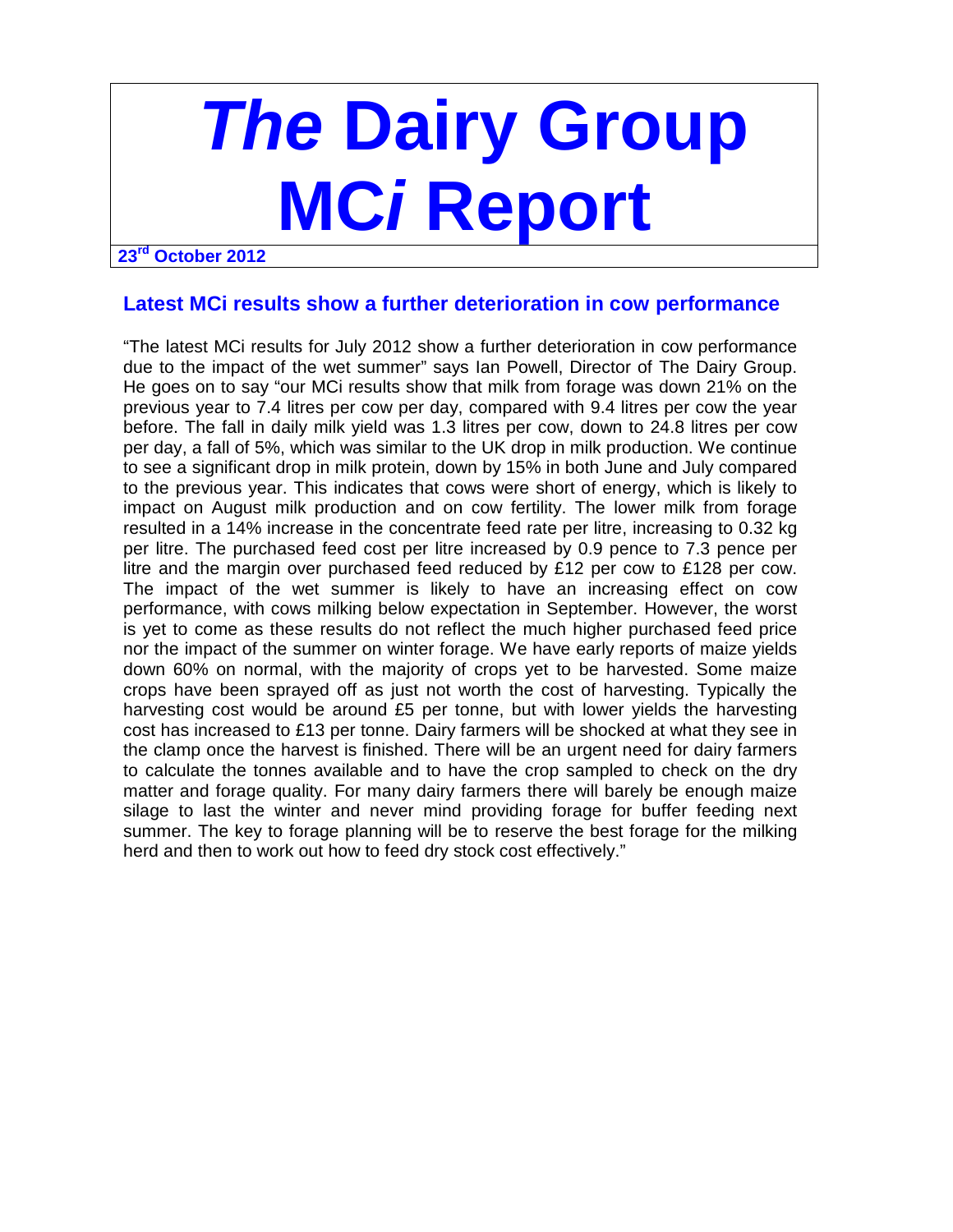|                                                  | <b>MONTHLY RESULTS</b> |                  | <b>12 MONTHS ROLLING</b> |                  |
|--------------------------------------------------|------------------------|------------------|--------------------------|------------------|
|                                                  | <b>JULY 2012</b>       | <b>JULY 2011</b> | <b>JULY 2012</b>         | <b>JULY 2011</b> |
| Daily milk yield per cow (litres)                | 24.8                   | 26.1             | 25.8                     | 25.8             |
| Daily milk yield from forage per cow<br>(litres) | 7.4                    | 9.4              | 2161                     | 2215             |
| Cows in herd                                     | 194                    | 197              | 192                      | 197              |
| Annual milk yield per cow (litres)               | 648                    | 684              | 8096                     | 8064             |
| Milk price per litre (litre)                     | 26.9                   | 27.0             | 28.2                     | 25.8             |
| Butterfat (%)                                    | 3.97                   | 3.95             | 4.11                     | 4.06             |
| Protein (%)                                      | 3.18                   | 3.23             | 3.27                     | 3.29             |
| Concentrates cost per tonne $(\textbf{\pounds})$ | 220                    | 220              | 219                      | 203              |
| Concentrates use per cow (kg)                    | 207                    | 201              | 2652                     | 2596             |
| Concentrates use per litre (kg)                  | 0.32                   | 0.28             | 0.32                     | 0.32             |
| Purchased feed costs per cow (£)                 | 47                     | 44               | 608                      | 551              |
| Purchased feed costs per litre (pence)           | 7.3                    | 6.4              | 7.5                      | 6.8              |
| Margin over purchased feed per cow (£)           | 128                    | 140              | 1680                     | 1538             |
| Margin over purchased feed per litre<br>(pence)  | 19.8                   | 20.6             | 20.7                     | 19.1             |
| Margin over all feed (£/cow)                     | 111                    | 122              | 1437                     | 1300             |

## **Monthly average results for July 2012**

The average milk price was down 0.1 pence per litre on last year to 26.9 pence per litre. The average butterfat of 3.97% was 2 points higher than last year. Milk protein of 3.18% was down 0.05% on a year ago. Daily milk yield per cow was down by 1.3 litres per cow on last year to 24.8 litres per cow. Milk from forage was down by 2 litres per cow to 7.4 litres per cow. The average feed rate for the month was up 0.04 kg per litre on a year ago at 0.32 kg per litre, with the average purchased feed cost the same as last year at £220 per tonne. The monthly Margin Over Purchased Feed was £128 per cow, which was £12 per cow lower than a year ago. The margin per litre was 19.8 pence per litre, which was 0.8 pence per litre lower than a year ago.